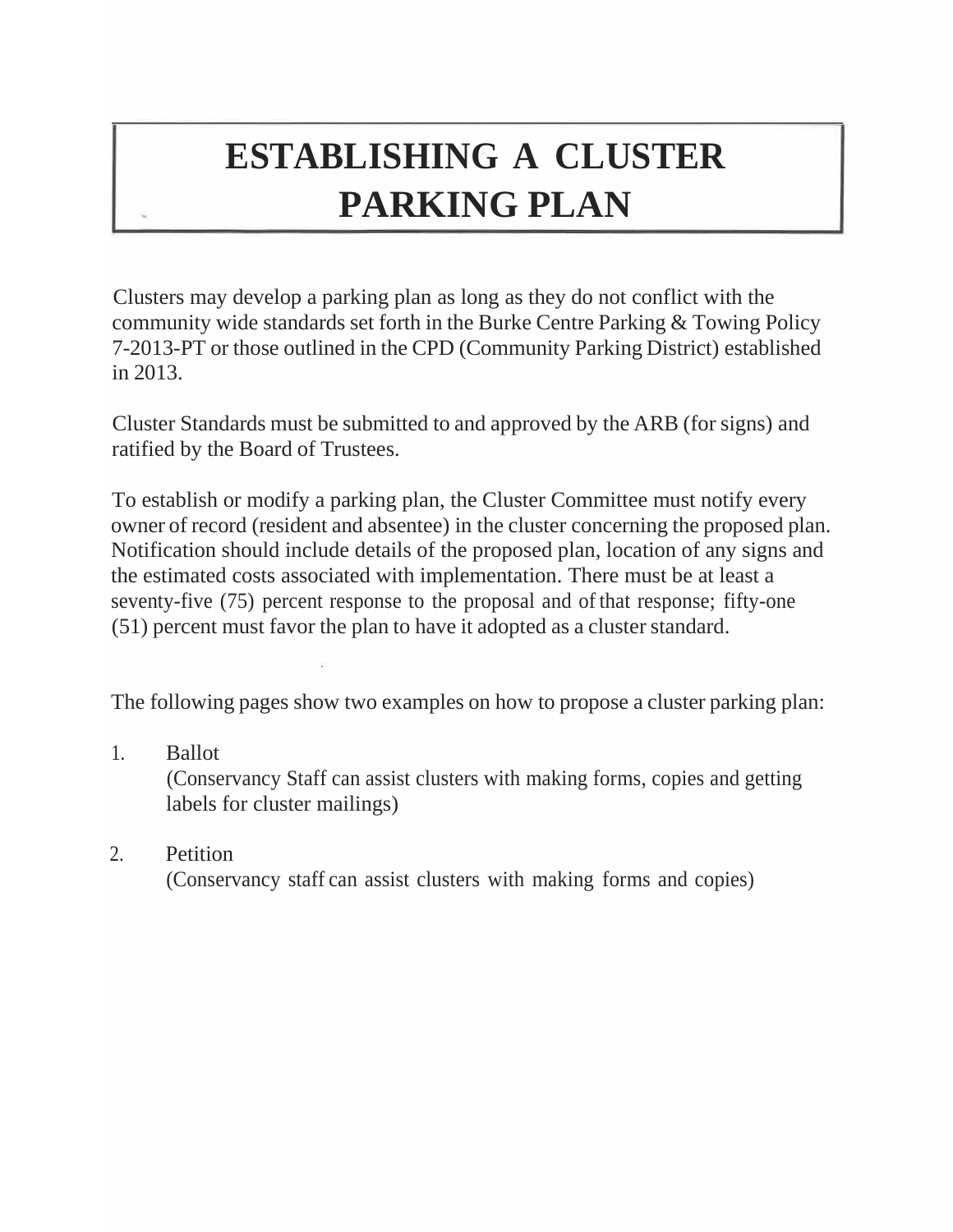## **SAMPLE CLUSTER BALLOT**

#### **TO: FROM: SUBJECT: RESIDENTS OF (CLUSTER NAME) (CLUSTER NAME)COMMITTEE (REASON FOR PROPOSAL): (Example given, Mailboxes)**

Most of our mailboxes and supports are in poor condition. Posts have been rotted out and are loose. Boxes have rusted and many doors are broken.

**Your cluster committee wants to correct the condition.** We have decided to replace all the existing stands, posts, signs, and mailboxes. We have sufficient funds in our discretionary account and therefore there will be no additional charge to the homeowners. We as a cluster, have the right to file for a new mailbox standard if the majority of our homeowners agree. This change would provide for **new black metal mailboxes** to replace the existing green mailbox that requires periodic maintenance with painting.

We have selected a local company to do the work and his estimated time to do the work is 1-2 days once the approval is given.

#### **Proposed (Cluster Name)Cluster-Established Architectural Standard for Mailboxes**

**Replace all post and mounting boards.** This will be made to meet the existing Burke Centre Standards.

**Metal black mailboxes** - **19" x** 9" x 6.5" size according to the ARB Standards. This will eliminate painting and replacement problems. In the future it will be easier to replace the black mailboxes as this color is available in most stores.

**Mailbox numbers** - white as set forth in the ARB standards.

The adaptation of these new standards requires that 75% of the homeowners respond, of which 51% must favor the proposed change in order for it to be submitted to the ARB and then to the Board ofTrustees for approval.

The **(Cluster Name)**Cluster needs your full support to make our cluster an example for others!!

#### **\*\*\*\*\*\*\*\*\*\*\*\*\*\*PLEASE CHOOSE ONE OF THE FOLLOWING\*\*\*\*\*\*\*\*\*\*\*\*\***

- [ ] **YES,** I support the (Cluster Name) Cluster Committee's recommendation and authorize the changing of my mailbox to meet this standard.
- [ ] **NO,** I do not support the (Cluster Name) Cluster Committee's recommendation and do not authorize the changing ofmy mailbox to meet this standard.

**Print Name:**

**Address:**

**Please Circle one:** *Owner Renter*

**Signature Date**

*Please return to the Burke Centre Conservancy office in the enclosed envelope Attn: (Cluster Name) Cluster*

 $\cdot$